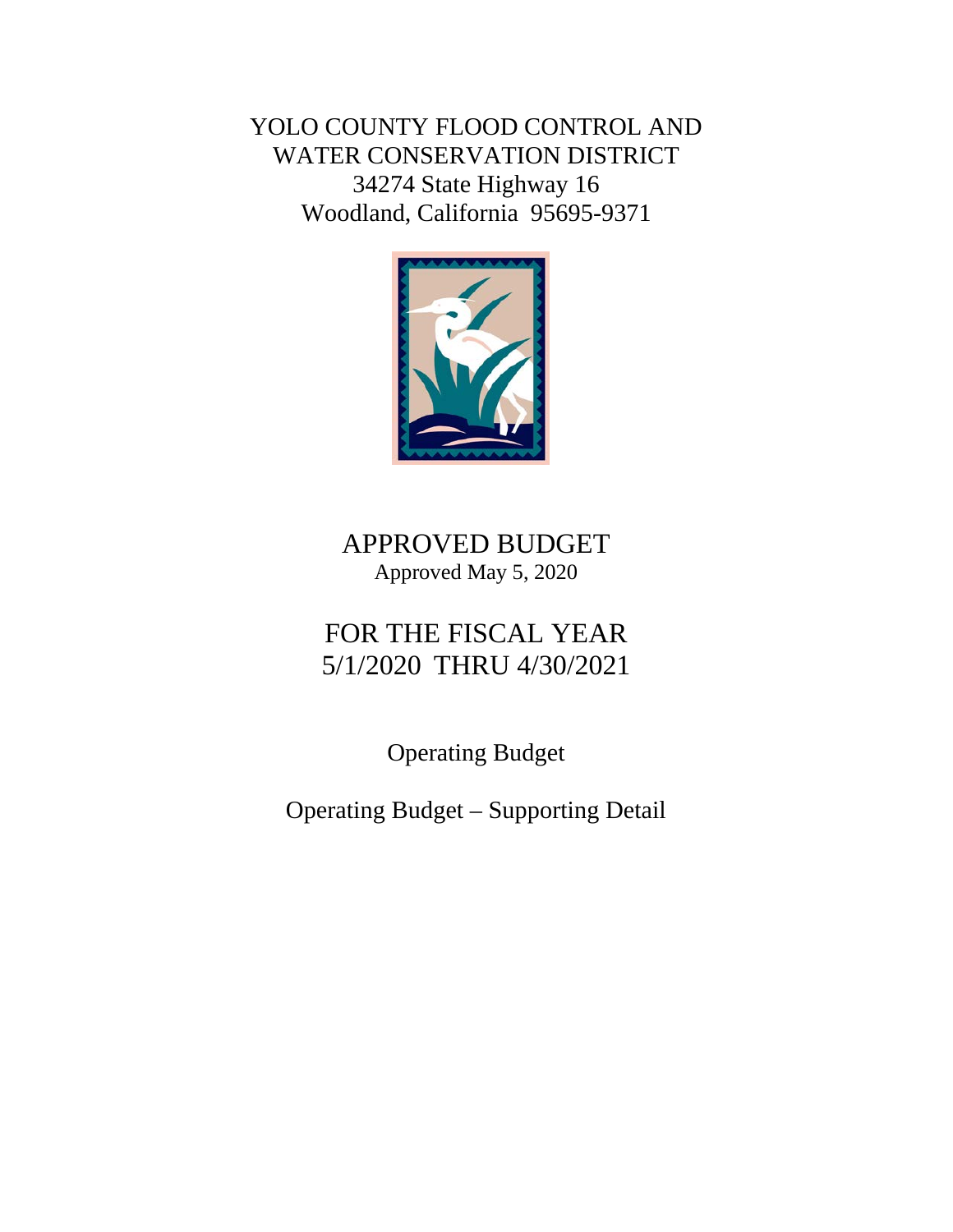### **APPROVED OPERATING BUDGET**

**FISCAL YEAR 2020 - 2021**

|                |                                                                                                  | Approved<br><b>Budget</b><br><b>Fiscal Year</b><br>2020-2021 | <b>Prior Year</b><br><b>Budget</b><br><b>Fiscal Year</b><br>2019-2020 | <b>Difference</b> |
|----------------|--------------------------------------------------------------------------------------------------|--------------------------------------------------------------|-----------------------------------------------------------------------|-------------------|
|                |                                                                                                  |                                                              |                                                                       |                   |
|                | <b>OPERATING REVENUE</b>                                                                         |                                                              |                                                                       |                   |
| 41110          | WATER - AG - MEASURED                                                                            | 4,160,000                                                    | 3,510,000                                                             | 650,000           |
| 41130          | WATER - AG - RIPARIAN<br>WATER - AG - APPROPRIATED                                               | 6,500<br>3,000                                               | 6,500<br>0                                                            | 0<br>3,000        |
| 41140          | WATER - NON-AG - M&I                                                                             | 253,000                                                      | 253,000                                                               | 0                 |
| 41210<br>41230 | WATER - NON-AG - GOLF COURSE / TRUCKS / INDUSTRIAL                                               | 35,000                                                       | 35,000                                                                | 0                 |
| 41240          | WATER - NON-AG - APPROPRIATED                                                                    | 8,700                                                        | 0                                                                     | 8.700             |
| 42300          | <b>CANAL MAINTENANCE</b>                                                                         | 8,000                                                        | 8,000                                                                 | 0                 |
| 44200          | HYDROELECTRIC REVENUES - INDIAN VALLEY                                                           | 335,000                                                      | 300,000                                                               | 35,000            |
| 44400          | <b>RECREATION INCOME</b>                                                                         | 8,500                                                        | 8,500                                                                 | 0                 |
| 44600          | YSGA CONTRACT REVENUES                                                                           | 213,280                                                      | 152,064                                                               | 61,216            |
| 44700          | FLOODSAFE YOLO 2.0 REVENUES                                                                      | 100,000                                                      | 100,000                                                               | 0                 |
|                | <b>TOTAL OPERATING REVENUE</b>                                                                   | \$<br>5,130,980                                              | \$<br>4,373,064                                                       | 757,916<br>\$     |
|                |                                                                                                  |                                                              |                                                                       |                   |
|                | <u>NON-OPERATING REVENUE</u>                                                                     |                                                              |                                                                       |                   |
| 48003          | <b>GRANT REVENUE - DWR DROUGHT GRANT CONSTRUCTION REIMB</b>                                      | 0                                                            | 434,000                                                               | (434,000)         |
| 48006          | GRANT REVENUE - YOLO SUBBASIN GSP GRANT (YSGA)                                                   | 330,000                                                      | 565,000                                                               | (235,000)         |
| 48200          | FEMA / OES REVENUE (STORM EVENTS RECOVERY 2019/2017)                                             | 0                                                            | 1,773,598                                                             | (1,773,598)       |
| 48400          | REVENUE FROM OTHER SOURCES - SHARED SERVICES / PRIVATE JOBS                                      | 50,000                                                       | 40,000                                                                | 10,000            |
| 48600          | <b>CONTRIBUTIONS TO CAPITAL</b>                                                                  | 35,000                                                       | 11,000                                                                | 24,000            |
| 49200          | <b>INTEREST REVENUES</b>                                                                         | 50,000                                                       | 160,000                                                               | (110,000)         |
| 49300          | YOLO COUNTY GENERAL FUND PROPERTY TAX REVENUE                                                    | 1,640,000                                                    | 1,640,000                                                             | 0                 |
|                | TOTAL NON-OPERATING REVENUE                                                                      | \$<br>2,105,000                                              | \$<br>4,623,598                                                       | (2,518,598)       |
|                | <b>TOTAL REVENUE</b>                                                                             | \$<br>7,235,980                                              | \$<br>8,996,662                                                       | \$(1,760,682)     |
|                |                                                                                                  |                                                              |                                                                       |                   |
|                | <b>OPERATING EXPENSES</b>                                                                        |                                                              |                                                                       |                   |
|                | <b>BUDGETED PAYROLL EXPENSE (for information only)</b>                                           | 2,210,423                                                    | 1,963,777                                                             | 246,646           |
|                | <b>Employee Cash-out Benefits</b>                                                                |                                                              |                                                                       |                   |
|                | (Health, Retire, FICA, Work Comp)<br>Allocation of Payroll & Benefits to Capital Jobs - Estimate | 985,191<br>(224, 068)                                        | 937,646<br>(304, 903)                                                 | 47,545<br>80,835  |
|                | Allocation of Payroll & Benefits to General Expense Accounts                                     | (2,971,546)                                                  | (2, 596, 520)                                                         | (375, 026)        |
|                |                                                                                                  | 0                                                            | 0                                                                     | 0                 |
|                |                                                                                                  |                                                              |                                                                       |                   |
|                | SOURCE OF SUPPLY                                                                                 |                                                              |                                                                       |                   |
| 51100          | <b>SOS - CACHE CREEK DAM</b><br>SOS - INDIAN VALLEY DAM & RESERVOIR                              | 92,233<br>461,967                                            | 87,506<br>557,850                                                     | 4,727             |
| 51200          |                                                                                                  |                                                              |                                                                       | (95, 883)         |
| 51300<br>51400 | SOS - I.V. WATER TREATMENT PLANT<br>SOS - I.V. RECREATION                                        | 12,297<br>21,556                                             | 11,896<br>17,971                                                      | 401<br>3,585      |
|                | Total                                                                                            | 588,053                                                      | 675,223                                                               | (87, 170)         |
|                |                                                                                                  |                                                              |                                                                       |                   |
|                | <b>HYDROELECTRIC EXPENSE</b>                                                                     |                                                              |                                                                       |                   |
| 52100          | CACHE CREEK DAM HYDRO EXPENSES                                                                   | 4,890                                                        | 4,890                                                                 | 0                 |
| 52200          | INDIAN VALLEY HYDRO EXPENSES                                                                     | 133,834                                                      | 71,240                                                                | 62,594            |
|                | Total                                                                                            | 138,724                                                      | 76,130                                                                | 62,594            |
|                |                                                                                                  |                                                              |                                                                       |                   |
|                | <b>WATER RESOURCES</b>                                                                           |                                                              |                                                                       |                   |
| 53100          | <b>GROUNDWATER LEVEL MONITORING</b>                                                              | 35,274                                                       | 42,287                                                                | (7,013)           |
| 53200          | GROUNDWATER QUALITY MONITORING                                                                   | 3,589                                                        | 3,971                                                                 | (382)             |
| 53300          | WATER FLOW MEASUREMENTS                                                                          | 46,567                                                       | 49,338                                                                | (2,771)           |
| 53400          | SURFACE WTR QUALITY MONITORING                                                                   | 17,740                                                       | 18,537                                                                | (797)             |
| 56970          | SGMA (SUSTAINABLE GROUNDWATER MANAGEMENT ACT)                                                    | 25,000                                                       | 101,969                                                               | (76, 969)         |
| 56971          | YSGA (YOLO SUBBASIN GROUNDWATER AGENCY)                                                          | 194,694                                                      | 91,461                                                                | 103,233           |
| 56972          | YOLO SUBBASIN GSP PLANNING & PREPARATION GRANT                                                   | 450,000                                                      | 565,000                                                               | (115,000)         |
| 56713          | <b>SCADA</b>                                                                                     | 221,393                                                      | 198,107                                                               | 23,286            |
|                | Total                                                                                            | 994,257                                                      | 1,070,670                                                             | (76, 413)         |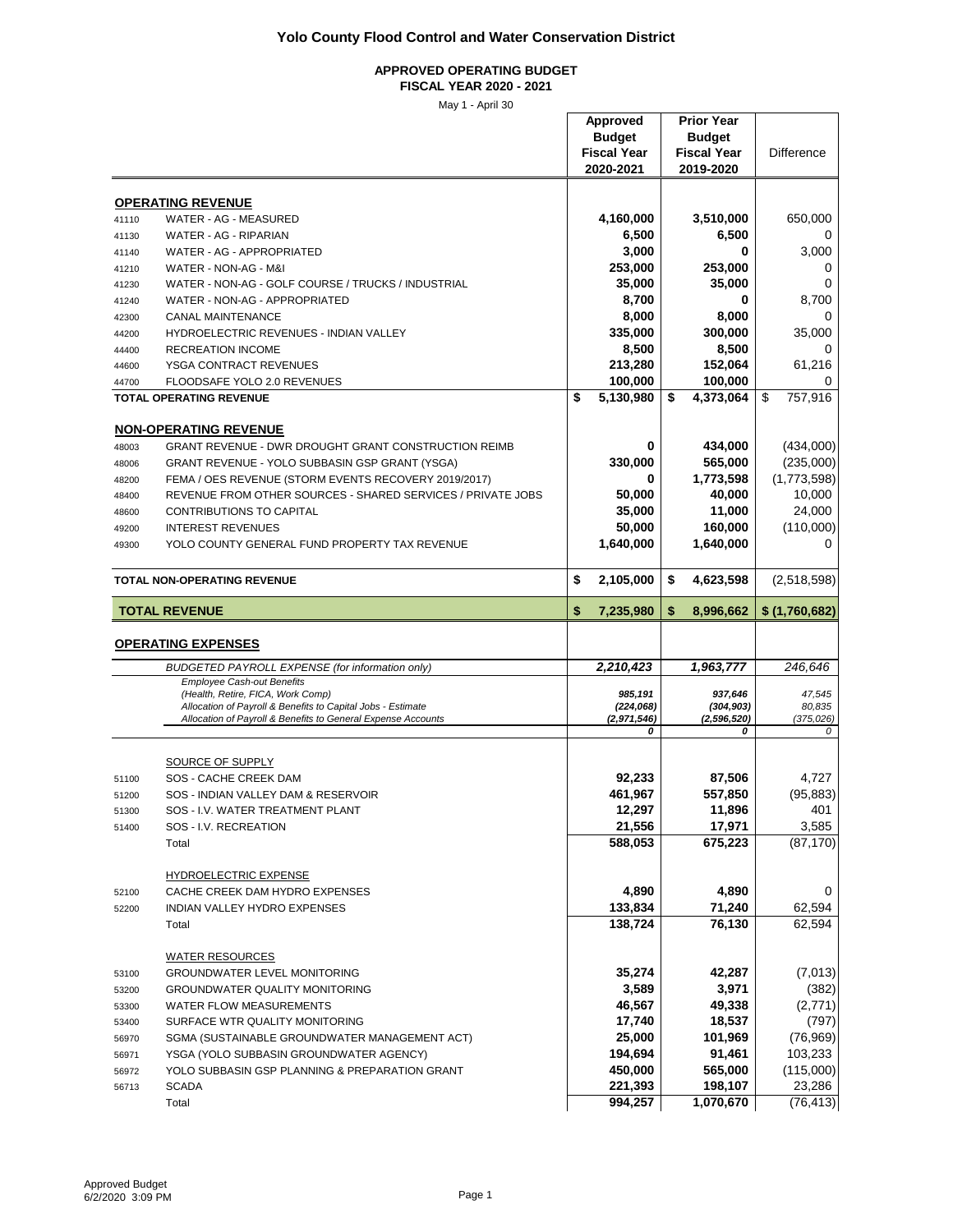#### **APPROVED OPERATING BUDGET FISCAL YEAR 2020 - 2021**

|                |                                                                               | Approved<br><b>Budget</b><br><b>Fiscal Year</b><br>2020-2021 | <b>Prior Year</b><br><b>Budget</b><br><b>Fiscal Year</b><br>2019-2020 | <b>Difference</b> |
|----------------|-------------------------------------------------------------------------------|--------------------------------------------------------------|-----------------------------------------------------------------------|-------------------|
|                |                                                                               |                                                              |                                                                       |                   |
| 55000          | <b>ENVIRONMENTAL RESOURCES</b>                                                | 16,273                                                       | 60,001                                                                | (43, 728)         |
|                | <b>TRANSMISSION / DISTRIBUTION</b>                                            |                                                              |                                                                       |                   |
| 54100          | T & D OPERATIONS                                                              | 432,946                                                      | 398,744                                                               | 34,202            |
| 54200          | T & D MAINTENANCE                                                             | 840,562                                                      | 813,533                                                               | 27,029            |
|                | Total                                                                         | 1,273,508                                                    | 1,212,277                                                             | 61,231            |
| 54500          | <b>MERCSA ACTIVITIES</b>                                                      | 51,357                                                       | 40,462                                                                | 10,895            |
| 54470          | <b>FLOODSAFE YOLO 2.0 ACTIVITIES</b>                                          | 200,000                                                      | 100,000                                                               | 100,000           |
|                | ADMINISTRATIVE & GENERAL                                                      |                                                              |                                                                       |                   |
| 56100          | ADMINISTRATIVE SALARIES & BENEFITS                                            | 690,545                                                      | 566,475                                                               | 124,070           |
| 56200          | <b>OFFICE EXPENSE</b>                                                         | 13,000                                                       | 13,000                                                                | 0                 |
| 56300          | <b>INSURANCE EXPENSE</b>                                                      | 67,660                                                       | 66,498                                                                | 1,162             |
| 56410          | <b>EMPLOYEE BENEFITS</b>                                                      | 624,108                                                      | 559,997                                                               | 64,111            |
| 56600          | <b>INFORMATION TECHNOLOGY SYSTEMS</b>                                         | 102,000                                                      | 67,000                                                                | 35,000            |
| 56720          | <b>COMMUNICATIONS &amp; UTILITIES</b>                                         | 48,000                                                       | 46,000                                                                | 2,000             |
| 56810          | <b>ACCOUNTING AND AUDIT</b>                                                   | 15,000                                                       | 12,000                                                                | 3,000             |
| 56820          | <b>LEGAL EXPENSE</b>                                                          | 45,000                                                       | 45,000                                                                | 0                 |
| 56830          | <b>ENGINEERING</b>                                                            | 108,885                                                      | 124,476                                                               | (15, 591)         |
| 56840          | <b>FERC</b>                                                                   | 15,496                                                       | 65,124                                                                | (49, 628)         |
| 56910          | RENTALS AND LEASES                                                            | 57,000<br>5,000                                              | 57,000                                                                | 0                 |
| 56950          | PUBLIC EDUCATION                                                              | 250,000                                                      | 5,000<br>240,000                                                      | 0<br>10,000       |
| 56960          | <b>MEMBERSHIPS &amp; DUES</b><br>SYSTEM PLANNING & ADMIN                      | 26,151                                                       | 46,030                                                                | (19, 879)         |
| 56980<br>56990 | OTHER GENERAL & ADMIN EXPENSE                                                 | 5,500                                                        | 5,500                                                                 | 0                 |
|                | Total                                                                         | 2,073,345                                                    | 1,919,100                                                             | 154,245           |
|                |                                                                               |                                                              |                                                                       |                   |
|                | <b>GENERAL PLANT / FACILITIES MAINTENANCE</b>                                 |                                                              |                                                                       |                   |
| 56730          | <b>GP - TRANSPORTATION EQUIPMENT</b>                                          | 145,166                                                      | 141,448                                                               | 3,718             |
| 56740          | <b>GP - CONSTRUCTION EQUIPMENT</b><br>GP - SHOP / YARD / BUILDING MAINTENANCE | 86,667<br>152,148                                            | 90,641                                                                | (3,974)           |
| 56750          | Total                                                                         | 383,981                                                      | 135,817<br>367,906                                                    | 16,331<br>16,075  |
|                |                                                                               |                                                              |                                                                       |                   |
|                | OTHER OPERATING EXPENSES                                                      |                                                              |                                                                       |                   |
| 59100          | DEPRECIATION AND AMORTIZATION                                                 | 1,016,500                                                    | 948,000                                                               | 68,500            |
| 59200          | REAL ESTATE TAXES (LAKE COUNTY)                                               | 240,000                                                      | 224,000                                                               | 16,000            |
| 59210          | YOLO COUNTY TAXES / ASSESSMENTS                                               | 300                                                          | 300                                                                   | 0                 |
| 59300          | OTHER OPERATING EXPENSES                                                      | 1,000                                                        | 1,000                                                                 |                   |
| 59400          | <b>EXPENSE CREDITS</b>                                                        | (280, 500)<br>977,300                                        | (325,000)<br>848,300                                                  | 44,500<br>129,000 |
|                | Total                                                                         |                                                              |                                                                       |                   |
|                | <b>TOTAL OPERATING EXPENSES</b>                                               | 6,696,798                                                    | 6,370,069                                                             | 326,729           |
|                | <b>NON-OPERATING EXPENSES</b>                                                 |                                                              |                                                                       |                   |
| 61000          | INTEREST ON LONG-TERM DEBT                                                    | 67,342                                                       | 73,420                                                                | (6,078)           |
| 61500          | OTHER INTEREST EXPENSE                                                        | 500                                                          | 500                                                                   | 0                 |
| 64000          | COUNTY ADMINISTRATION CHARGE                                                  | 13,000                                                       | 12,000                                                                | 1,000             |
| 66000          | SHARED SERVICES (Includes Madison Flood Mitigation Work)                      | 0                                                            | 40,000                                                                | (40,000)          |
|                | <b>TOTAL NON-OPERATING EXPENSES</b>                                           | 80,842                                                       | 125,920                                                               | (45,078)          |
|                | <b>TOTAL EXPENSES</b>                                                         | \$<br>6,777,640                                              | \$<br>6,495,989                                                       | 281,651<br>\$     |
|                | <b>NET INCOME / (LOSS)</b>                                                    | \$<br>458,340                                                | \$<br>2,500,673                                                       | \$ (2,042,333)    |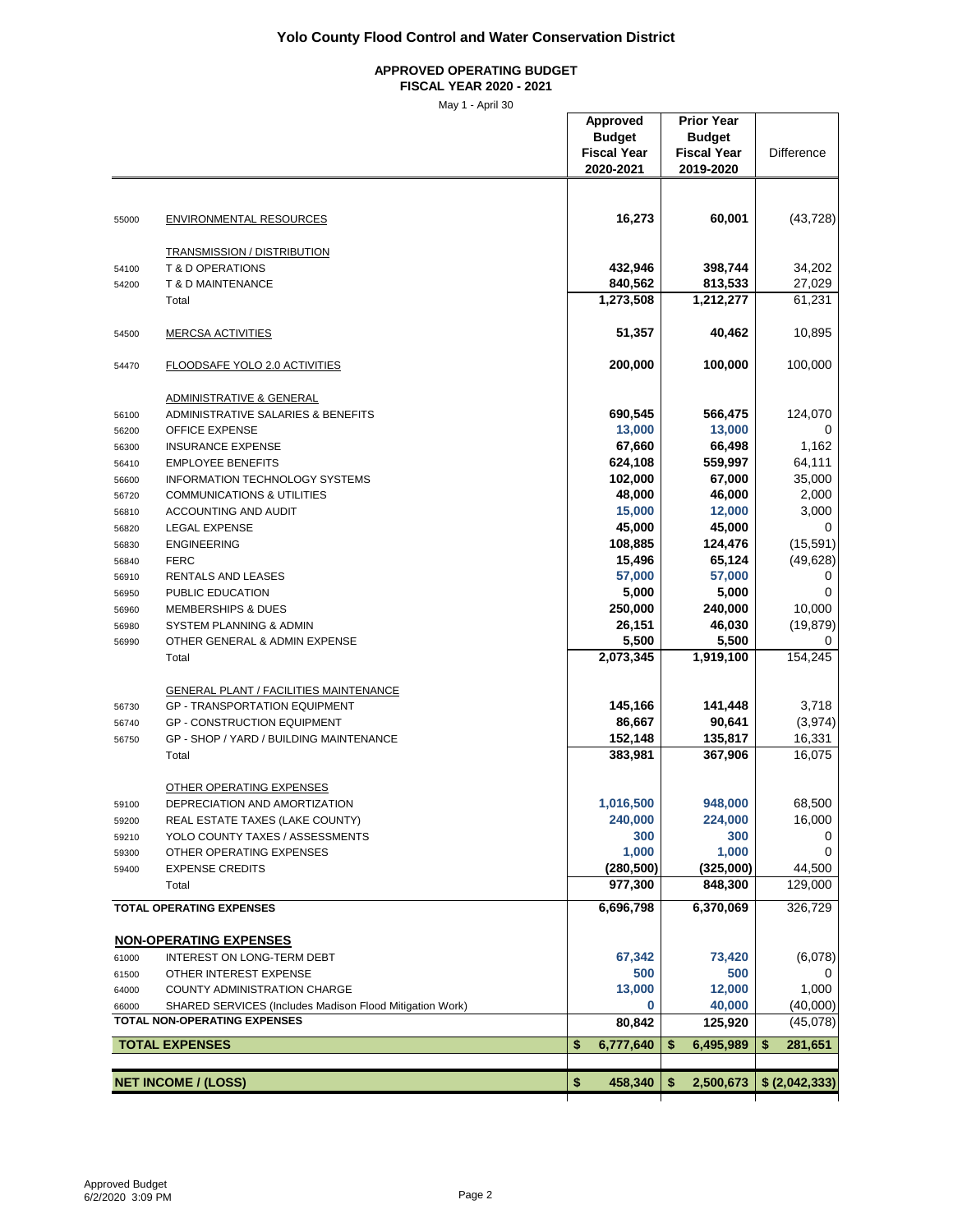#### **APPROVED OPERATING BUDGET FISCAL YEAR 2020 - 2021**

|                      |                                                 | Approved<br><b>Budget</b> | <b>Prior Year</b><br><b>Budget</b> |            |
|----------------------|-------------------------------------------------|---------------------------|------------------------------------|------------|
|                      |                                                 | <b>Fiscal Year</b>        | <b>Fiscal Year</b>                 | Difference |
|                      |                                                 | 2020-2021                 | 2019-2020                          |            |
|                      |                                                 |                           |                                    |            |
|                      |                                                 |                           |                                    |            |
|                      |                                                 |                           |                                    |            |
|                      | --- Supporting Schedules ---                    |                           |                                    |            |
| <b>EXPENSES</b>      |                                                 |                           |                                    |            |
| 51100                | <b>SOS - CACHE CREEK DAM</b>                    |                           |                                    |            |
| 51100-10             | CCK - LABOR                                     | 21,394                    | 20,027                             | 1,367      |
| 51100-11             | <b>CCK - BENEFITS</b>                           | 9,831                     | 9,309                              | 522        |
| 51100-20             | <b>CCK - SUPPLIES</b>                           | 5,000                     | 5,000                              | 0          |
| 51100-21             | <b>CCK - FUEL</b>                               | 2,000                     | 1,500                              | 500        |
| 51100-30             | <b>CCK - OUTSIDE SERVICES</b>                   | 8,000                     | 7,500                              | 500        |
| 51100-31             | CCK - O/S SERV - ENGINEERING                    | 2,000                     | 2,000                              | 0          |
| 51100-40             | <b>CCK - UTILITIES</b>                          | 2,500                     | 2,500                              | 0          |
| 51100-61             | <b>CCK - GAUGING/RECORDING</b>                  | 30,500                    | 30,200                             | 300        |
| 51100-70             | <b>CCK - STATE DAM FEES</b>                     | 11,008                    | 9,470                              | 1,538      |
|                      | Total                                           | 92,233                    | 87,506                             | 4,727      |
|                      |                                                 |                           |                                    |            |
| 51200                | <b>SOS - INDIAN VALLEY</b>                      | 31,956                    | 29,366                             | 2,590      |
| 51200-10             | <b>IV - LABOR</b>                               | 12,801                    | 12,014                             | 787        |
| 51200-11             | <b>IV - BENEFITS</b><br><b>IV - SUPPLIES</b>    | 10,000                    | 10,000                             | 0          |
| 51200-20             | <b>IV - FUEL</b>                                | 2,000                     | 1,500                              | 500        |
| 51200-21             | <b>IV - OUTSIDE SERVICES</b>                    | 50,000                    | 150,000                            | (100,000)  |
| 51200-30<br>51200-31 | IV - O/S SERV - ENGINEERING                     | 100,000                   | 150,000                            | (50,000)   |
| 51200-40             | <b>IV - UTILITIES</b>                           | 2,200                     | 2,200                              | 0          |
| 51200-61             | <b>IV - GAUGING &amp; RECORDING</b>             | 71,000                    | 70,300                             | 700        |
| 51200-70             | <b>IV - STATE DAM &amp; WATER RIGHTS FEES</b>   | 182,010                   | 132,470                            | 49,540     |
|                      | <b>Total</b>                                    | 461,967                   | 557,850                            | (95, 883)  |
|                      |                                                 |                           |                                    |            |
| 51300                | SOS - IV - WATER TREATMENT                      |                           |                                    |            |
| 51300-10             | <b>IVWT-LABOR</b>                               | 5,890                     | 5,279                              | 611        |
| 51300-11             | <b>IVWT - BENEFITS</b>                          | 2,007                     | 1,817                              | 190        |
| 51300-20             | <b>IVWT - SUPPLIES / EXPENSE</b>                | 3,000                     | 2,500                              | 500        |
| 51300-30             | <b>IVWT - OUTSIDE SERVICES</b>                  | 800                       | 800                                | 0          |
| 51300-62             | <b>IVWT - WATER SAMPLES</b>                     | 600                       | 1,500                              | (900)      |
|                      | Total                                           | 12,297                    | 11,896                             | 401        |
|                      |                                                 |                           |                                    |            |
| 51400                | <b>I.V. RECREATION</b>                          |                           |                                    |            |
| 51400-10             | <b>RECREATION - LABOR</b>                       | 7,702                     | 6,764                              | 938        |
| 51400-11             | <b>RECREATION - BENEFITS</b>                    | 2,354                     | 2,107                              | 247        |
| 51400-20             | <b>RECREATION - SUPPLIES/OTHER</b>              | 10,000                    | 7,600                              | 2,400      |
| 51400-30             | <b>RECREATION - OUTSIDE SERVICES</b>            | 1,500                     | 1,500                              | 0          |
|                      | Total                                           | 21,556                    | 17,971                             | 3,585      |
| 52100                | <b>CACHE CREEK DAM HYDRO EXPENSES</b>           |                           |                                    |            |
| 52100-20             | <b>CCK HYDRO - SUPPLIES</b>                     | 500                       | 500                                | 0          |
| 52100-30             | <b>CCK HYDRO - OUTSIDE SERVICES</b>             | 500                       | 500                                | 0          |
| 52100-40             | <b>CCK HYDRO - UTILITIES</b>                    | 3,890                     | 3,890                              | 0          |
|                      | <b>Total</b>                                    | 4,890                     | 4,890                              | 0          |
|                      |                                                 |                           |                                    |            |
| 52200                | <u>INDIAN VALLEY HYDRO EXPENSES</u>             |                           |                                    |            |
| 52200-10             | <b>IV HYDRO - LABOR</b>                         | 11,300                    | 10,968                             | 332        |
| 52200-11             | <b>IV HYDRO - BENEFITS</b>                      | 4,534                     | 4,352                              | 182        |
| 52200-20             | <b>IV HYDRO - SUPPLIES/OTHER</b>                | 10,000                    | 10,000                             | 0          |
| 52200-30             | <b>IV HYDRO - OUTSIDE SERVICES</b>              | 50,000                    | 35,000                             | 15,000     |
| 52200-31             | IV HYDRO - OUTSIDE SERVICES - ENGINEERING       | 20,000                    | 10,000                             | 10,000     |
| 52200-40             | IV HYDRO - UTILITIES (includes scheduling fees) | 38,000                    | 920                                | 37,080     |
|                      | Total                                           | 133,834                   | 71,240                             | 62,594     |
|                      |                                                 |                           |                                    |            |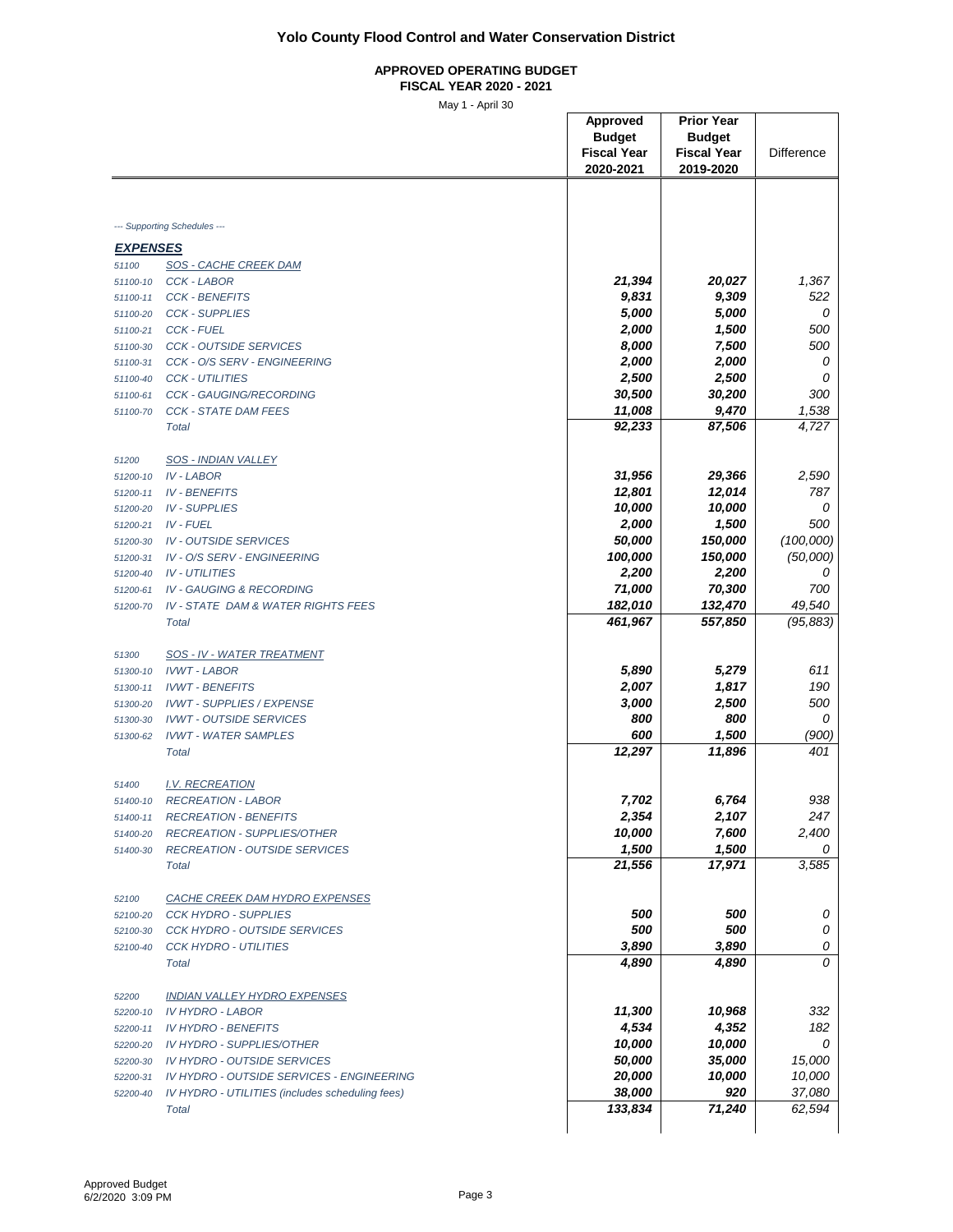#### **APPROVED OPERATING BUDGET FISCAL YEAR 2020 - 2021**

| <b>GROUNDWATER LEVEL MONITORING</b><br>53100<br>18,002<br>22,935<br>(4, 933)<br><b>GW LEVEL MON - LABOR</b><br>53100-10<br>11,272<br>13,552<br>(2, 280)<br><b>GW LEVEL MON - BENEFITS</b><br>53100-11<br>1,000<br>1,000<br>0<br><b>GW LEVEL MON - SUPPLIES/OTHER</b><br>53100-20<br>5,000<br>4,800<br>200<br><b>GW LEVEL MON - OUTSIDE SERVICES</b><br>53100-30<br>(7,013)<br>35,274<br>42,287<br><b>Total</b><br><b>GROUNDWATER QUALITY MONITORING</b><br>53200<br>2,423<br>2,350<br>73<br><b>GW QUALITY MON - LABOR</b><br>53200-10<br>45<br>1,166<br>1,121<br><b>GW QUALITY MON - BENEFITS</b><br>53200-11<br>(500)<br>0<br>500<br><b>GW QUALITY MON - SUPPLIES/OTHER</b><br>53200-20<br>3,589<br>3,971<br>(382)<br><b>Total</b><br><b>WATER FLOW MEASUREMENTS</b><br>53300<br>15,016<br>17,789<br>(2, 773)<br><b>WATER FLOW MEAS - LABOR</b><br>53300-10<br>9,183<br>10,444<br>(1,261)<br><b>WATER FLOW MEAS - BENEFITS</b><br>53300-11<br>1,000<br>1,000<br>0<br><b>WATER FLOW MEAS - SUPPLIES/OTHER</b><br>53300-20<br>21,368<br>20,105<br>1,263<br><b>WATER FLOW MEAS - GAUGING &amp; RECORDING</b><br>53300-61<br>46,567<br>49,338<br>(2, 771)<br><b>Total</b><br><b>SURFACE WTR QUALITY MONITORING</b><br>53400<br>8,395<br>7,943<br>452<br><b>SURF WQ - LABOR</b><br>53400-10<br>5,094<br>251<br>5,345<br><b>SURF WQ - BENEFITS</b><br>53400-11<br>1,000<br>1,000<br>0<br>SURF WQ - SUPPLIES/OTHER<br>53400-20<br>1,000<br>(1,000)<br>0<br>SURF WQ - OUTSIDE SERVICES<br>53400-30<br>3,000<br>3,500<br>(500)<br><b>SURF WQ - WATER SAMPLES</b><br>53400-62<br>(797)<br>17,740<br>18,537<br><b>Total</b><br>SGMA (SUSTAINABLE GROUNDWATER MANAGEMENT ACT)<br>56970<br>12,054<br>73,945<br>(61, 891)<br><b>SGMA - LABOR</b><br>56970-10<br>5,758<br>28,024<br>(22, 266)<br><b>SGMA - BENEFITS</b><br>56970-11<br>7,188<br>0<br>7,188<br><b>SGMA - SUPPLIES / OTHER</b><br>56970-20<br>101,969<br>25,000<br>(76, 969)<br><b>Total</b><br>YSGA (YOLO SUBBASIN GROUNDWATER AGENCY)<br>56971<br>136,667<br>65,835<br>70,832<br>YSGA - LABOR<br>56971-10<br>58,027<br>25,626<br>32,401<br><b>YSGA - BENEFITS</b><br>56971-11<br>194,694<br>91,461<br>103,233<br><b>Total</b><br><u>YOLO SUBBASIN GSP PLANNING &amp; PREPARATION GRANT</u><br>56972<br>47,336<br>47,336<br>0<br><b>YOLO SUBBASIN GSP - LABOR</b><br>56972-10<br>24,328<br>24,328<br>YOLO SUBBASIN GSP - BENEFITS<br>0<br>56972-11<br>378,336<br>(186, 664)<br>565,000<br><b>YOLO SUBBASIN GSP - OUTSIDE SERVICES</b><br>56972-30<br>450,000<br>565,000<br>(115,000)<br><b>Total</b><br><b>SCADA</b><br>56713<br>109,234<br>94,251<br>14,983<br><b>SCADA - LABOR</b><br>56713-10<br>61,359<br>56,856<br>4,503<br><b>SCADA - BENEFITS</b><br>56713-11<br>40,000<br>40,000<br><b>SCADA - SUPPLIES/OTHER</b><br>0<br>56713-20<br>10,800<br>7,000<br>3,800<br><b>SCADA - OUTSIDE SERVICES</b><br>56713-30<br>221,393<br>198,107<br>23,286<br><b>Total</b> |  | Approved<br><b>Budget</b><br><b>Fiscal Year</b><br>2020-2021 | <b>Prior Year</b><br><b>Budget</b><br><b>Fiscal Year</b><br>2019-2020 | Difference |
|------------------------------------------------------------------------------------------------------------------------------------------------------------------------------------------------------------------------------------------------------------------------------------------------------------------------------------------------------------------------------------------------------------------------------------------------------------------------------------------------------------------------------------------------------------------------------------------------------------------------------------------------------------------------------------------------------------------------------------------------------------------------------------------------------------------------------------------------------------------------------------------------------------------------------------------------------------------------------------------------------------------------------------------------------------------------------------------------------------------------------------------------------------------------------------------------------------------------------------------------------------------------------------------------------------------------------------------------------------------------------------------------------------------------------------------------------------------------------------------------------------------------------------------------------------------------------------------------------------------------------------------------------------------------------------------------------------------------------------------------------------------------------------------------------------------------------------------------------------------------------------------------------------------------------------------------------------------------------------------------------------------------------------------------------------------------------------------------------------------------------------------------------------------------------------------------------------------------------------------------------------------------------------------------------------------------------------------------------------------------------------------------------------------------------------------------------------------------------------------------------------------------------------------------------------------------------------------------------------------------------------------------------------------------------------------------------------------------------------------------------------------------------------------------------------------------------------------------------------------------------------------------------------------------|--|--------------------------------------------------------------|-----------------------------------------------------------------------|------------|
|                                                                                                                                                                                                                                                                                                                                                                                                                                                                                                                                                                                                                                                                                                                                                                                                                                                                                                                                                                                                                                                                                                                                                                                                                                                                                                                                                                                                                                                                                                                                                                                                                                                                                                                                                                                                                                                                                                                                                                                                                                                                                                                                                                                                                                                                                                                                                                                                                                                                                                                                                                                                                                                                                                                                                                                                                                                                                                                        |  |                                                              |                                                                       |            |
|                                                                                                                                                                                                                                                                                                                                                                                                                                                                                                                                                                                                                                                                                                                                                                                                                                                                                                                                                                                                                                                                                                                                                                                                                                                                                                                                                                                                                                                                                                                                                                                                                                                                                                                                                                                                                                                                                                                                                                                                                                                                                                                                                                                                                                                                                                                                                                                                                                                                                                                                                                                                                                                                                                                                                                                                                                                                                                                        |  |                                                              |                                                                       |            |
|                                                                                                                                                                                                                                                                                                                                                                                                                                                                                                                                                                                                                                                                                                                                                                                                                                                                                                                                                                                                                                                                                                                                                                                                                                                                                                                                                                                                                                                                                                                                                                                                                                                                                                                                                                                                                                                                                                                                                                                                                                                                                                                                                                                                                                                                                                                                                                                                                                                                                                                                                                                                                                                                                                                                                                                                                                                                                                                        |  |                                                              |                                                                       |            |
|                                                                                                                                                                                                                                                                                                                                                                                                                                                                                                                                                                                                                                                                                                                                                                                                                                                                                                                                                                                                                                                                                                                                                                                                                                                                                                                                                                                                                                                                                                                                                                                                                                                                                                                                                                                                                                                                                                                                                                                                                                                                                                                                                                                                                                                                                                                                                                                                                                                                                                                                                                                                                                                                                                                                                                                                                                                                                                                        |  |                                                              |                                                                       |            |
|                                                                                                                                                                                                                                                                                                                                                                                                                                                                                                                                                                                                                                                                                                                                                                                                                                                                                                                                                                                                                                                                                                                                                                                                                                                                                                                                                                                                                                                                                                                                                                                                                                                                                                                                                                                                                                                                                                                                                                                                                                                                                                                                                                                                                                                                                                                                                                                                                                                                                                                                                                                                                                                                                                                                                                                                                                                                                                                        |  |                                                              |                                                                       |            |
|                                                                                                                                                                                                                                                                                                                                                                                                                                                                                                                                                                                                                                                                                                                                                                                                                                                                                                                                                                                                                                                                                                                                                                                                                                                                                                                                                                                                                                                                                                                                                                                                                                                                                                                                                                                                                                                                                                                                                                                                                                                                                                                                                                                                                                                                                                                                                                                                                                                                                                                                                                                                                                                                                                                                                                                                                                                                                                                        |  |                                                              |                                                                       |            |
|                                                                                                                                                                                                                                                                                                                                                                                                                                                                                                                                                                                                                                                                                                                                                                                                                                                                                                                                                                                                                                                                                                                                                                                                                                                                                                                                                                                                                                                                                                                                                                                                                                                                                                                                                                                                                                                                                                                                                                                                                                                                                                                                                                                                                                                                                                                                                                                                                                                                                                                                                                                                                                                                                                                                                                                                                                                                                                                        |  |                                                              |                                                                       |            |
|                                                                                                                                                                                                                                                                                                                                                                                                                                                                                                                                                                                                                                                                                                                                                                                                                                                                                                                                                                                                                                                                                                                                                                                                                                                                                                                                                                                                                                                                                                                                                                                                                                                                                                                                                                                                                                                                                                                                                                                                                                                                                                                                                                                                                                                                                                                                                                                                                                                                                                                                                                                                                                                                                                                                                                                                                                                                                                                        |  |                                                              |                                                                       |            |
|                                                                                                                                                                                                                                                                                                                                                                                                                                                                                                                                                                                                                                                                                                                                                                                                                                                                                                                                                                                                                                                                                                                                                                                                                                                                                                                                                                                                                                                                                                                                                                                                                                                                                                                                                                                                                                                                                                                                                                                                                                                                                                                                                                                                                                                                                                                                                                                                                                                                                                                                                                                                                                                                                                                                                                                                                                                                                                                        |  |                                                              |                                                                       |            |
|                                                                                                                                                                                                                                                                                                                                                                                                                                                                                                                                                                                                                                                                                                                                                                                                                                                                                                                                                                                                                                                                                                                                                                                                                                                                                                                                                                                                                                                                                                                                                                                                                                                                                                                                                                                                                                                                                                                                                                                                                                                                                                                                                                                                                                                                                                                                                                                                                                                                                                                                                                                                                                                                                                                                                                                                                                                                                                                        |  |                                                              |                                                                       |            |
|                                                                                                                                                                                                                                                                                                                                                                                                                                                                                                                                                                                                                                                                                                                                                                                                                                                                                                                                                                                                                                                                                                                                                                                                                                                                                                                                                                                                                                                                                                                                                                                                                                                                                                                                                                                                                                                                                                                                                                                                                                                                                                                                                                                                                                                                                                                                                                                                                                                                                                                                                                                                                                                                                                                                                                                                                                                                                                                        |  |                                                              |                                                                       |            |
|                                                                                                                                                                                                                                                                                                                                                                                                                                                                                                                                                                                                                                                                                                                                                                                                                                                                                                                                                                                                                                                                                                                                                                                                                                                                                                                                                                                                                                                                                                                                                                                                                                                                                                                                                                                                                                                                                                                                                                                                                                                                                                                                                                                                                                                                                                                                                                                                                                                                                                                                                                                                                                                                                                                                                                                                                                                                                                                        |  |                                                              |                                                                       |            |
|                                                                                                                                                                                                                                                                                                                                                                                                                                                                                                                                                                                                                                                                                                                                                                                                                                                                                                                                                                                                                                                                                                                                                                                                                                                                                                                                                                                                                                                                                                                                                                                                                                                                                                                                                                                                                                                                                                                                                                                                                                                                                                                                                                                                                                                                                                                                                                                                                                                                                                                                                                                                                                                                                                                                                                                                                                                                                                                        |  |                                                              |                                                                       |            |
|                                                                                                                                                                                                                                                                                                                                                                                                                                                                                                                                                                                                                                                                                                                                                                                                                                                                                                                                                                                                                                                                                                                                                                                                                                                                                                                                                                                                                                                                                                                                                                                                                                                                                                                                                                                                                                                                                                                                                                                                                                                                                                                                                                                                                                                                                                                                                                                                                                                                                                                                                                                                                                                                                                                                                                                                                                                                                                                        |  |                                                              |                                                                       |            |
|                                                                                                                                                                                                                                                                                                                                                                                                                                                                                                                                                                                                                                                                                                                                                                                                                                                                                                                                                                                                                                                                                                                                                                                                                                                                                                                                                                                                                                                                                                                                                                                                                                                                                                                                                                                                                                                                                                                                                                                                                                                                                                                                                                                                                                                                                                                                                                                                                                                                                                                                                                                                                                                                                                                                                                                                                                                                                                                        |  |                                                              |                                                                       |            |
|                                                                                                                                                                                                                                                                                                                                                                                                                                                                                                                                                                                                                                                                                                                                                                                                                                                                                                                                                                                                                                                                                                                                                                                                                                                                                                                                                                                                                                                                                                                                                                                                                                                                                                                                                                                                                                                                                                                                                                                                                                                                                                                                                                                                                                                                                                                                                                                                                                                                                                                                                                                                                                                                                                                                                                                                                                                                                                                        |  |                                                              |                                                                       |            |
|                                                                                                                                                                                                                                                                                                                                                                                                                                                                                                                                                                                                                                                                                                                                                                                                                                                                                                                                                                                                                                                                                                                                                                                                                                                                                                                                                                                                                                                                                                                                                                                                                                                                                                                                                                                                                                                                                                                                                                                                                                                                                                                                                                                                                                                                                                                                                                                                                                                                                                                                                                                                                                                                                                                                                                                                                                                                                                                        |  |                                                              |                                                                       |            |
|                                                                                                                                                                                                                                                                                                                                                                                                                                                                                                                                                                                                                                                                                                                                                                                                                                                                                                                                                                                                                                                                                                                                                                                                                                                                                                                                                                                                                                                                                                                                                                                                                                                                                                                                                                                                                                                                                                                                                                                                                                                                                                                                                                                                                                                                                                                                                                                                                                                                                                                                                                                                                                                                                                                                                                                                                                                                                                                        |  |                                                              |                                                                       |            |
|                                                                                                                                                                                                                                                                                                                                                                                                                                                                                                                                                                                                                                                                                                                                                                                                                                                                                                                                                                                                                                                                                                                                                                                                                                                                                                                                                                                                                                                                                                                                                                                                                                                                                                                                                                                                                                                                                                                                                                                                                                                                                                                                                                                                                                                                                                                                                                                                                                                                                                                                                                                                                                                                                                                                                                                                                                                                                                                        |  |                                                              |                                                                       |            |
|                                                                                                                                                                                                                                                                                                                                                                                                                                                                                                                                                                                                                                                                                                                                                                                                                                                                                                                                                                                                                                                                                                                                                                                                                                                                                                                                                                                                                                                                                                                                                                                                                                                                                                                                                                                                                                                                                                                                                                                                                                                                                                                                                                                                                                                                                                                                                                                                                                                                                                                                                                                                                                                                                                                                                                                                                                                                                                                        |  |                                                              |                                                                       |            |
|                                                                                                                                                                                                                                                                                                                                                                                                                                                                                                                                                                                                                                                                                                                                                                                                                                                                                                                                                                                                                                                                                                                                                                                                                                                                                                                                                                                                                                                                                                                                                                                                                                                                                                                                                                                                                                                                                                                                                                                                                                                                                                                                                                                                                                                                                                                                                                                                                                                                                                                                                                                                                                                                                                                                                                                                                                                                                                                        |  |                                                              |                                                                       |            |
|                                                                                                                                                                                                                                                                                                                                                                                                                                                                                                                                                                                                                                                                                                                                                                                                                                                                                                                                                                                                                                                                                                                                                                                                                                                                                                                                                                                                                                                                                                                                                                                                                                                                                                                                                                                                                                                                                                                                                                                                                                                                                                                                                                                                                                                                                                                                                                                                                                                                                                                                                                                                                                                                                                                                                                                                                                                                                                                        |  |                                                              |                                                                       |            |
|                                                                                                                                                                                                                                                                                                                                                                                                                                                                                                                                                                                                                                                                                                                                                                                                                                                                                                                                                                                                                                                                                                                                                                                                                                                                                                                                                                                                                                                                                                                                                                                                                                                                                                                                                                                                                                                                                                                                                                                                                                                                                                                                                                                                                                                                                                                                                                                                                                                                                                                                                                                                                                                                                                                                                                                                                                                                                                                        |  |                                                              |                                                                       |            |
|                                                                                                                                                                                                                                                                                                                                                                                                                                                                                                                                                                                                                                                                                                                                                                                                                                                                                                                                                                                                                                                                                                                                                                                                                                                                                                                                                                                                                                                                                                                                                                                                                                                                                                                                                                                                                                                                                                                                                                                                                                                                                                                                                                                                                                                                                                                                                                                                                                                                                                                                                                                                                                                                                                                                                                                                                                                                                                                        |  |                                                              |                                                                       |            |
|                                                                                                                                                                                                                                                                                                                                                                                                                                                                                                                                                                                                                                                                                                                                                                                                                                                                                                                                                                                                                                                                                                                                                                                                                                                                                                                                                                                                                                                                                                                                                                                                                                                                                                                                                                                                                                                                                                                                                                                                                                                                                                                                                                                                                                                                                                                                                                                                                                                                                                                                                                                                                                                                                                                                                                                                                                                                                                                        |  |                                                              |                                                                       |            |
|                                                                                                                                                                                                                                                                                                                                                                                                                                                                                                                                                                                                                                                                                                                                                                                                                                                                                                                                                                                                                                                                                                                                                                                                                                                                                                                                                                                                                                                                                                                                                                                                                                                                                                                                                                                                                                                                                                                                                                                                                                                                                                                                                                                                                                                                                                                                                                                                                                                                                                                                                                                                                                                                                                                                                                                                                                                                                                                        |  |                                                              |                                                                       |            |
|                                                                                                                                                                                                                                                                                                                                                                                                                                                                                                                                                                                                                                                                                                                                                                                                                                                                                                                                                                                                                                                                                                                                                                                                                                                                                                                                                                                                                                                                                                                                                                                                                                                                                                                                                                                                                                                                                                                                                                                                                                                                                                                                                                                                                                                                                                                                                                                                                                                                                                                                                                                                                                                                                                                                                                                                                                                                                                                        |  |                                                              |                                                                       |            |
|                                                                                                                                                                                                                                                                                                                                                                                                                                                                                                                                                                                                                                                                                                                                                                                                                                                                                                                                                                                                                                                                                                                                                                                                                                                                                                                                                                                                                                                                                                                                                                                                                                                                                                                                                                                                                                                                                                                                                                                                                                                                                                                                                                                                                                                                                                                                                                                                                                                                                                                                                                                                                                                                                                                                                                                                                                                                                                                        |  |                                                              |                                                                       |            |
|                                                                                                                                                                                                                                                                                                                                                                                                                                                                                                                                                                                                                                                                                                                                                                                                                                                                                                                                                                                                                                                                                                                                                                                                                                                                                                                                                                                                                                                                                                                                                                                                                                                                                                                                                                                                                                                                                                                                                                                                                                                                                                                                                                                                                                                                                                                                                                                                                                                                                                                                                                                                                                                                                                                                                                                                                                                                                                                        |  |                                                              |                                                                       |            |
|                                                                                                                                                                                                                                                                                                                                                                                                                                                                                                                                                                                                                                                                                                                                                                                                                                                                                                                                                                                                                                                                                                                                                                                                                                                                                                                                                                                                                                                                                                                                                                                                                                                                                                                                                                                                                                                                                                                                                                                                                                                                                                                                                                                                                                                                                                                                                                                                                                                                                                                                                                                                                                                                                                                                                                                                                                                                                                                        |  |                                                              |                                                                       |            |
|                                                                                                                                                                                                                                                                                                                                                                                                                                                                                                                                                                                                                                                                                                                                                                                                                                                                                                                                                                                                                                                                                                                                                                                                                                                                                                                                                                                                                                                                                                                                                                                                                                                                                                                                                                                                                                                                                                                                                                                                                                                                                                                                                                                                                                                                                                                                                                                                                                                                                                                                                                                                                                                                                                                                                                                                                                                                                                                        |  |                                                              |                                                                       |            |
|                                                                                                                                                                                                                                                                                                                                                                                                                                                                                                                                                                                                                                                                                                                                                                                                                                                                                                                                                                                                                                                                                                                                                                                                                                                                                                                                                                                                                                                                                                                                                                                                                                                                                                                                                                                                                                                                                                                                                                                                                                                                                                                                                                                                                                                                                                                                                                                                                                                                                                                                                                                                                                                                                                                                                                                                                                                                                                                        |  |                                                              |                                                                       |            |
|                                                                                                                                                                                                                                                                                                                                                                                                                                                                                                                                                                                                                                                                                                                                                                                                                                                                                                                                                                                                                                                                                                                                                                                                                                                                                                                                                                                                                                                                                                                                                                                                                                                                                                                                                                                                                                                                                                                                                                                                                                                                                                                                                                                                                                                                                                                                                                                                                                                                                                                                                                                                                                                                                                                                                                                                                                                                                                                        |  |                                                              |                                                                       |            |
|                                                                                                                                                                                                                                                                                                                                                                                                                                                                                                                                                                                                                                                                                                                                                                                                                                                                                                                                                                                                                                                                                                                                                                                                                                                                                                                                                                                                                                                                                                                                                                                                                                                                                                                                                                                                                                                                                                                                                                                                                                                                                                                                                                                                                                                                                                                                                                                                                                                                                                                                                                                                                                                                                                                                                                                                                                                                                                                        |  |                                                              |                                                                       |            |
|                                                                                                                                                                                                                                                                                                                                                                                                                                                                                                                                                                                                                                                                                                                                                                                                                                                                                                                                                                                                                                                                                                                                                                                                                                                                                                                                                                                                                                                                                                                                                                                                                                                                                                                                                                                                                                                                                                                                                                                                                                                                                                                                                                                                                                                                                                                                                                                                                                                                                                                                                                                                                                                                                                                                                                                                                                                                                                                        |  |                                                              |                                                                       |            |
|                                                                                                                                                                                                                                                                                                                                                                                                                                                                                                                                                                                                                                                                                                                                                                                                                                                                                                                                                                                                                                                                                                                                                                                                                                                                                                                                                                                                                                                                                                                                                                                                                                                                                                                                                                                                                                                                                                                                                                                                                                                                                                                                                                                                                                                                                                                                                                                                                                                                                                                                                                                                                                                                                                                                                                                                                                                                                                                        |  |                                                              |                                                                       |            |
|                                                                                                                                                                                                                                                                                                                                                                                                                                                                                                                                                                                                                                                                                                                                                                                                                                                                                                                                                                                                                                                                                                                                                                                                                                                                                                                                                                                                                                                                                                                                                                                                                                                                                                                                                                                                                                                                                                                                                                                                                                                                                                                                                                                                                                                                                                                                                                                                                                                                                                                                                                                                                                                                                                                                                                                                                                                                                                                        |  |                                                              |                                                                       |            |
|                                                                                                                                                                                                                                                                                                                                                                                                                                                                                                                                                                                                                                                                                                                                                                                                                                                                                                                                                                                                                                                                                                                                                                                                                                                                                                                                                                                                                                                                                                                                                                                                                                                                                                                                                                                                                                                                                                                                                                                                                                                                                                                                                                                                                                                                                                                                                                                                                                                                                                                                                                                                                                                                                                                                                                                                                                                                                                                        |  |                                                              |                                                                       |            |
|                                                                                                                                                                                                                                                                                                                                                                                                                                                                                                                                                                                                                                                                                                                                                                                                                                                                                                                                                                                                                                                                                                                                                                                                                                                                                                                                                                                                                                                                                                                                                                                                                                                                                                                                                                                                                                                                                                                                                                                                                                                                                                                                                                                                                                                                                                                                                                                                                                                                                                                                                                                                                                                                                                                                                                                                                                                                                                                        |  |                                                              |                                                                       |            |
|                                                                                                                                                                                                                                                                                                                                                                                                                                                                                                                                                                                                                                                                                                                                                                                                                                                                                                                                                                                                                                                                                                                                                                                                                                                                                                                                                                                                                                                                                                                                                                                                                                                                                                                                                                                                                                                                                                                                                                                                                                                                                                                                                                                                                                                                                                                                                                                                                                                                                                                                                                                                                                                                                                                                                                                                                                                                                                                        |  |                                                              |                                                                       |            |
|                                                                                                                                                                                                                                                                                                                                                                                                                                                                                                                                                                                                                                                                                                                                                                                                                                                                                                                                                                                                                                                                                                                                                                                                                                                                                                                                                                                                                                                                                                                                                                                                                                                                                                                                                                                                                                                                                                                                                                                                                                                                                                                                                                                                                                                                                                                                                                                                                                                                                                                                                                                                                                                                                                                                                                                                                                                                                                                        |  |                                                              |                                                                       |            |
|                                                                                                                                                                                                                                                                                                                                                                                                                                                                                                                                                                                                                                                                                                                                                                                                                                                                                                                                                                                                                                                                                                                                                                                                                                                                                                                                                                                                                                                                                                                                                                                                                                                                                                                                                                                                                                                                                                                                                                                                                                                                                                                                                                                                                                                                                                                                                                                                                                                                                                                                                                                                                                                                                                                                                                                                                                                                                                                        |  |                                                              |                                                                       |            |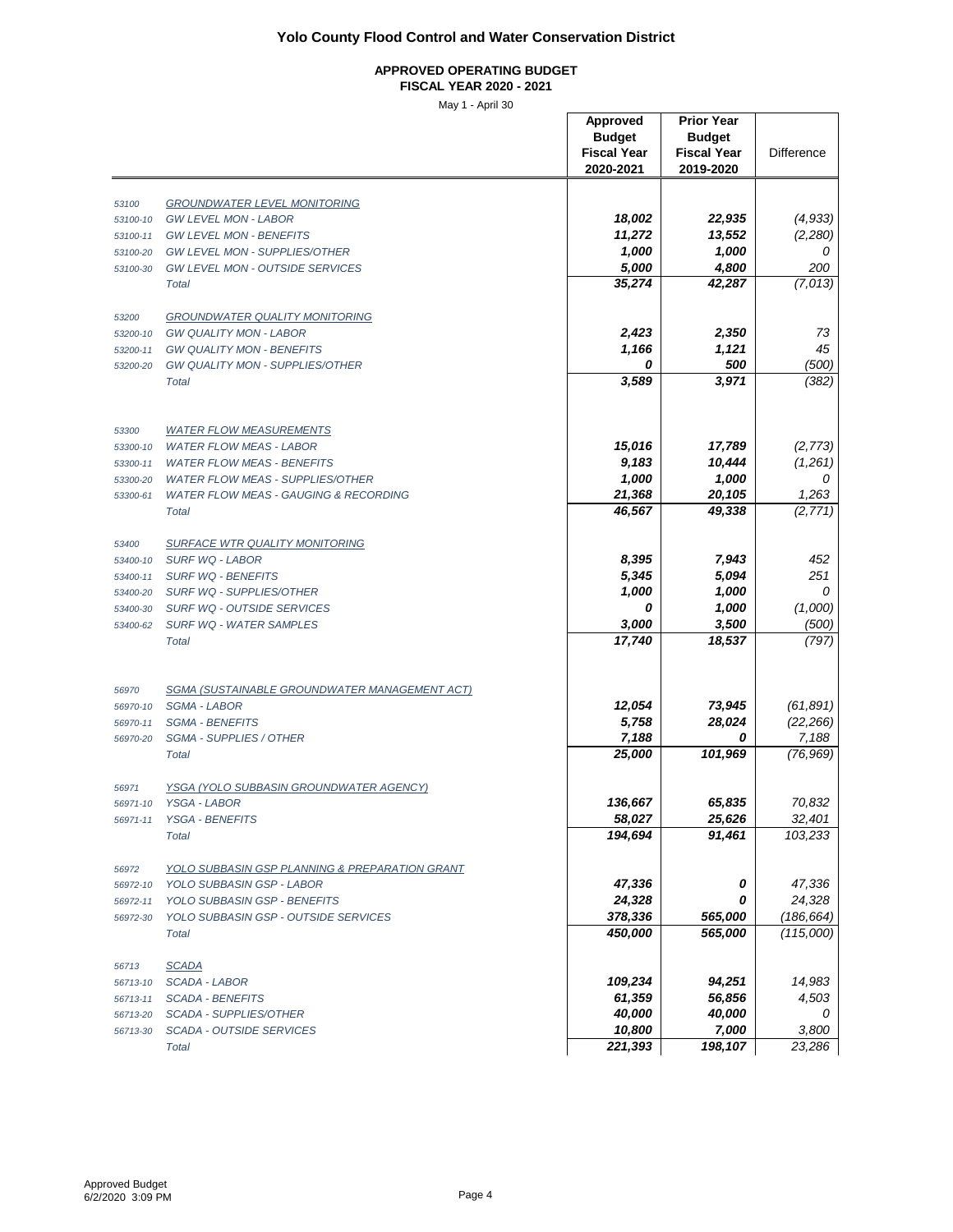#### **APPROVED OPERATING BUDGET FISCAL YEAR 2020 - 2021**

|                      |                                                                                      | Approved<br><b>Budget</b><br><b>Fiscal Year</b><br>2020-2021 | <b>Prior Year</b><br><b>Budget</b><br><b>Fiscal Year</b><br>2019-2020 | <b>Difference</b> |
|----------------------|--------------------------------------------------------------------------------------|--------------------------------------------------------------|-----------------------------------------------------------------------|-------------------|
|                      |                                                                                      |                                                              |                                                                       |                   |
| 54500                | <b>MERCSA</b>                                                                        |                                                              |                                                                       |                   |
| 54500-10             | <b>MERCSA - LABOR</b>                                                                | 17,023<br>11,807                                             | 10,446<br>7,489                                                       | 6,577<br>4,318    |
| 54500-11<br>54500-20 | <b>MERCSA - BENEFITS</b><br><b>MERCSA - SUPPLIES/OTHER</b>                           | 22,527                                                       | 22,527                                                                | 0                 |
|                      | Total                                                                                | 51,357                                                       | 40,462                                                                | 10,895            |
|                      |                                                                                      |                                                              |                                                                       |                   |
| 55000                | <b>ENVIRONMENTAL RESOURCES</b>                                                       |                                                              |                                                                       |                   |
| 55000-10             | <b>ENV RES - LABOR</b>                                                               | 6,057                                                        | 30,029                                                                | (23, 972)         |
| 55000-11             | <b>ENV RES - BENEFITS</b>                                                            | 2,916                                                        | 14,972                                                                | (12,056)          |
| 55000-20             | <b>ENV RES - SUPPLIES/OTHER</b>                                                      | 3,000                                                        | 10,000                                                                | (7,000)           |
| 55100-30             | <b>ENV RES - CACHE CREEK (Conservancy)</b>                                           | 0                                                            | 1,200                                                                 | (1,200)           |
| 55200-30             | <b>ENV RES - LAKE COUNTY</b><br><b>ENV RES - YOLO COUNTY</b>                         | 2,000<br>2,300                                               | 1,800<br>1,800                                                        | 200<br>500        |
| 55300-30<br>55500-30 | ENV RES - AG-WAIVER (Farm Bureau)                                                    | 0                                                            | 200                                                                   | (200)             |
|                      | <b>Total</b>                                                                         | 16,273                                                       | 60,001                                                                | (43, 728)         |
|                      |                                                                                      |                                                              |                                                                       |                   |
| 54100                | <b>T &amp; D OPERATIONS</b>                                                          |                                                              |                                                                       |                   |
| 54100-10             | T&D - OP - LABOR                                                                     | 218,822                                                      | 189,255                                                               | 29,567            |
| 54100-11             | T&D - OP - BENEFITS                                                                  | 128,624                                                      | 119,489                                                               | 9,135             |
| 54100-20             | T&D - OP - SUPPLIES                                                                  | 4,500                                                        | 4,000                                                                 | 500               |
| 54100-22             | T&D - OP - CHEMICALS                                                                 | 50,000                                                       | 70,000                                                                | (20,000)          |
| 54100-40             | T&D - OP - UTILITIES (new Cottonwood Street Well)<br>T&D - OP - PESTICIDE MONITORING | 15,000<br>16,000                                             | 1,000<br>15,000                                                       | 14,000<br>1,000   |
| 54170                | <b>Total</b>                                                                         | 432,946                                                      | 398,744                                                               | 34,202            |
|                      |                                                                                      |                                                              |                                                                       |                   |
| 54200                | <b>T &amp; D MAINTENANCE</b>                                                         |                                                              |                                                                       |                   |
| 54200-10             | T&D - MAINT - LABOR                                                                  | 379,689                                                      | 341,548                                                               | 38,141            |
| 54200-11             | T&D - MAINT - BENEFITS                                                               | 249,873                                                      | 252,285                                                               | (2, 412)          |
| 54200-20             | T&D - MAINT - SUPPLIES                                                               | 105,000                                                      | 102,000                                                               | 3,000             |
| 54200-22             | T&D - MAINT - CHEMICALS                                                              | 75,000                                                       | 83,000                                                                | (8,000)           |
| 54200-24             | T&D - MAINT - WORK CREW                                                              | 0                                                            | 10,000                                                                | (10,000)          |
| 54200-30             | T&D - MAINT - OUTSIDE SERVICES                                                       | 25,000<br>6,000                                              | 20,000<br>4,700                                                       | 5,000             |
| 54200-40             | T&D - MAINT - UTILITIES<br>Total                                                     | 840,562                                                      | 813,533                                                               | 1,300<br>27,029   |
|                      |                                                                                      |                                                              |                                                                       |                   |
| 54470                | <b>FLOODSAFE YOLO 2.0</b>                                                            |                                                              |                                                                       |                   |
| 54470-30             | FLOODSAFE YOLO 2.0 - OUTSIDE SERVICES                                                | 200,000                                                      | 100,000                                                               | 100,000           |
|                      | <b>Total</b>                                                                         | 200,000                                                      | 100,000                                                               | 100,000           |
| 56100                | <b>ADMINISTRATIVE SALARIES/BENEFITS</b>                                              |                                                              |                                                                       |                   |
| 56100-10             | <b>ADMIN. LABOR</b>                                                                  | 475,487                                                      | 382,648                                                               | 92,839            |
| 56100-11             | <b>ADMIN. BENEFITS</b>                                                               | 210,058                                                      | 178,827                                                               | 31,231            |
| 56100-30             | ADMIN. LABOR - OUTSIDE SERVICES                                                      | 5,000                                                        | 5,000                                                                 |                   |
|                      | <b>Total</b>                                                                         | 690,545                                                      | 566,475                                                               | 124,070           |
|                      |                                                                                      |                                                              |                                                                       |                   |
| 56300                | <b>INSURANCE EXPENSE</b>                                                             |                                                              |                                                                       |                   |
| 56310                | <b>AUTO &amp; GENERAL LIABILITY INS</b>                                              | 50,000                                                       | 50,000                                                                | 0                 |
| 56320                | <b>PROPERTY INSURANCE</b>                                                            | 16,500                                                       | 15,500                                                                | 1,000             |
| 56340                | GOVERNMENT EMPLOYEE EXCESS CRIME POLICY<br>Total                                     | 1,160<br>67,660                                              | 998<br>66,498                                                         | 162<br>1,162      |
|                      |                                                                                      |                                                              |                                                                       |                   |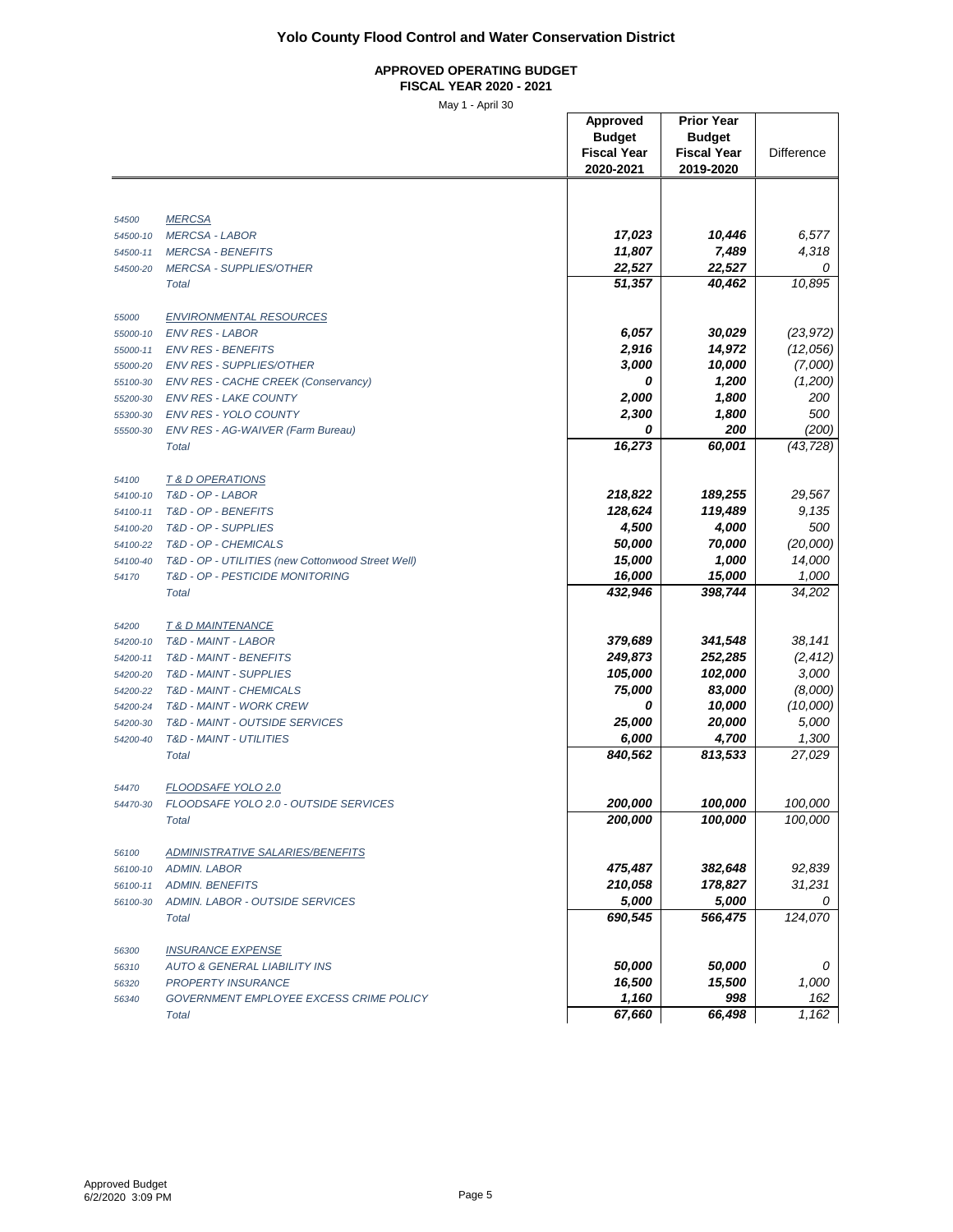#### **APPROVED OPERATING BUDGET FISCAL YEAR 2020 - 2021**

|          |                                                        | <b>Approved</b>    | <b>Prior Year</b>  |                   |
|----------|--------------------------------------------------------|--------------------|--------------------|-------------------|
|          |                                                        | <b>Budget</b>      | <b>Budget</b>      |                   |
|          |                                                        | <b>Fiscal Year</b> | <b>Fiscal Year</b> | <b>Difference</b> |
|          |                                                        | 2020-2021          | 2019-2020          |                   |
|          |                                                        |                    |                    |                   |
|          |                                                        |                    |                    |                   |
| 56400    | <b>EMPLOYEE BENEFITS</b>                               |                    |                    |                   |
|          | <b>MISC BENEFIT ALLOCATION</b>                         |                    |                    |                   |
| 56411    | (benefit % applicable to vac, sick, hol pay)           | 164,581            | 156,052            | 8,529             |
| 56412    | <b>HOLIDAY PAY</b>                                     | 100,955            | 90,375             | 10,580            |
| 56413    | <b>VACATION PAY</b>                                    | 154,701            | 139,703            | 14,998            |
| 56414    | <b>SICK LEAVE</b>                                      | 101,170            | 75,000             | 26,170            |
| 56415    | <b>OVERTIME PREMIUM</b>                                | 10,962             | 10,200             | 762               |
| 56419    | <b>CLASS A PAY DIFFERENTIAL</b>                        | 9,600              | 9,600              | 0                 |
| 56510    | EMPLOYEE DEVELOP / EDUCATION / ACWA                    | 30,000             | 30,000             | 0                 |
|          |                                                        | 2,000              |                    | 0                 |
| 56520    | <b>EMPLOYEE PHYSICALS/LICENSES</b>                     |                    | 2,000              |                   |
| 56530-10 | SAFETY PROGRAM - LABOR & BENEFITS                      | 42,539             | 40,967             | 1,572             |
| 56530-20 | SAFETY PROGRAM - SUPPLIES/OTHER                        | 5,000              | 4,500              | 500               |
| 56530-30 | SAFETY PROGRAM - OUTSIDE SERVICES                      | 1,600              | 1,600              | 0                 |
| 56560    | COVID-19 GENERAL EXPENSES                              | 1,000              | 0                  | 1,000             |
|          | Cash-Out Benefits:                                     |                    |                    |                   |
| 56421    | <b>MEDICAL/DENTAL/LIFE INSURANCE</b>                   | 510,030            | 501,475            | 8,555             |
| 56422    | <b>RETIREMENT INSURANCE</b>                            | 148,907            | 137,254            | 11,653            |
| 56423    | <b>EMPLOYER'S FICA INSURANCE</b>                       | 164,529            | 147,660            | 16,869            |
| 56424    | <b>UNEMPLOYMENT INSURANCE</b>                          | 7,750              | 8,000              | (250)             |
|          |                                                        |                    |                    |                   |
| 56425    | <b>WORKERS COMP INSURANCE</b>                          | 60,549             | 57,725             | 2,824             |
| 56426    | <b>DISABILITY INSURANCE</b>                            | 31,558             | 27,308             | 4,250             |
| 56427    | DEF COMP - EMPLYR 2:1 MATCH                            | 61,868             | 58,224             | 3,644             |
| 56429    | EXP CR - EMPLOYEE BENEFIT ALLOCATION (to cost centers) | (985, 191)         | (937, 646)         | (47, 545)         |
|          | Total                                                  | 624,108            | 559,997            | 64,111            |
|          |                                                        |                    |                    |                   |
| 56600    | <b>INFORMATION TECHNOLOGY</b>                          |                    |                    |                   |
| 56600-20 | <b>INFO TECH - SUPPLIES/OTHER</b>                      | 7,000              | 7,000              | 0                 |
|          | <b>INFO TECH - OUTSIDE SERVICES</b>                    | 95,000             | 60,000             |                   |
| 56600-30 |                                                        |                    |                    | 35,000            |
|          | Total                                                  | 102,000            | 67,000             | 35,000            |
|          |                                                        |                    |                    |                   |
| 56700    | <b>COMMUNICATIONS &amp; UTILITIES</b>                  |                    |                    |                   |
| 56714-50 | <b>TELEPHONE</b>                                       | 26,000             | 26,000             | 0                 |
| 56720-40 | <b>UTILITIES</b>                                       | 22,000             | 20,000             | 2,000             |
|          | <b>Total</b>                                           | 48,000             | 46,000             | 2,000             |
|          |                                                        |                    |                    |                   |
| 56730    | GP - TRANSPORTATION EQUIP.                             |                    |                    |                   |
|          | <b>TRAN EQ - LABOR</b>                                 | 15,819             | 15,355             | 464               |
| 56730-10 |                                                        |                    |                    |                   |
| 56730-11 | <b>TRAN EQ - BENEFITS</b>                              | 6,347              | 6,093              | 254               |
| 56730-20 | <b>TRAN EQ - SUPPLIES/OTHER</b>                        | 40,000             | 40,000             | 0                 |
| 56730-21 | <b>TRAN EQ - FUEL</b>                                  | 65,000             | 65,000             | 0                 |
| 56730-30 | TRAN EQ - OUTSIDE SERVICE / REPAIRS                    | 18,000             | 15,000             | 3,000             |
|          | <b>Total</b>                                           | 145,166            | 141,448            | 3,718             |
|          |                                                        |                    |                    |                   |
| 56740    | <b>GP - CONSTRUCTION EQUIP.</b>                        |                    |                    |                   |
| 56740-10 | CONS EQ - LABOR                                        | 22,599             | 21,936             | 663               |
| 56740-11 | CONS EQ - BENEFITS                                     | 9,068              | 8,705              | 363               |
|          |                                                        |                    |                    |                   |
| 56740-20 | CONS EQ - SUPPLIES/OTHER                               | 20,000             | 25,000             | (5,000)           |
| 56740-21 | CONS EQ - FUEL                                         | 25,000             | 25,000             | 0                 |
| 56740-30 | CONS EQ - OUTSIDE SERVICE / REPAIRS                    | 10,000             | 10,000             | 0                 |
|          | <b>Total</b>                                           | 86,667             | 90,641             | (3, 974)          |
|          |                                                        |                    |                    |                   |
| 56750    | <b>GP - SHOP / YARD / BUILDING MAINTENANCE</b>         |                    |                    |                   |
| 56750-10 | <b>GEN PLANT - LABOR</b>                               | 53,224             | 51,141             | 2,083             |
| 56750-11 | <b>GEN PLANT - BENEFITS</b>                            | 38,924             | 37,676             | 1,248             |
|          | <b>GEN PLANT - SUPPLIES/OTHER</b>                      | 35,000             | 25,000             | 10,000            |
| 56750-20 |                                                        |                    |                    |                   |
| 56750-30 | <b>GEN PLANT - OUTSIDE SERVICES</b>                    | 25,000             | 22,000             | 3,000             |
|          | <b>Total</b>                                           | 152,148            | 135,817            | 16,331            |